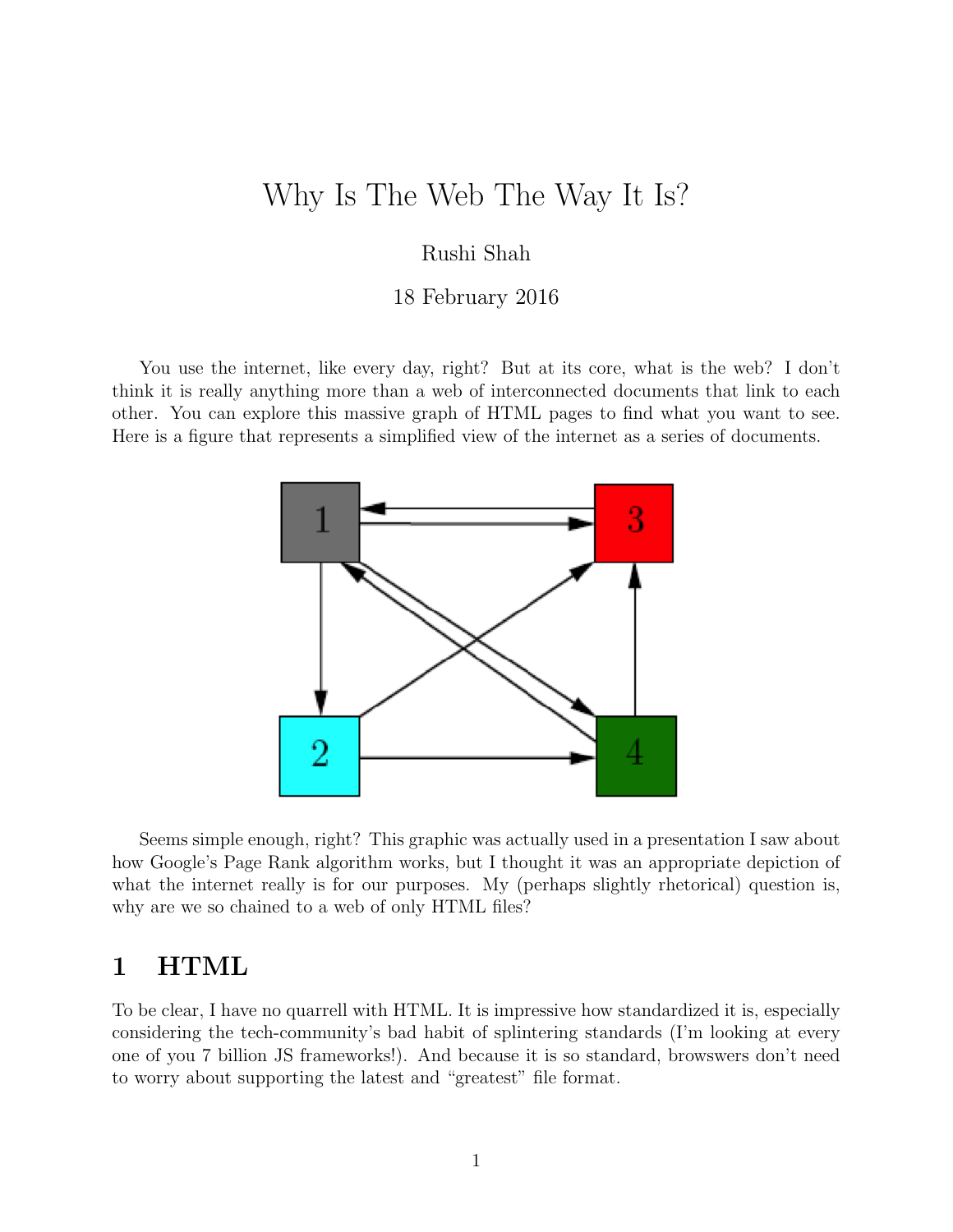### 2 PDFs

But I think PDFs are more than just a file fad. So much so that every major browswer (Chrome, Safari, Firefox) has built in support for viewing PDFs in the browser. So imagine for a moment that every page on the web was just a PDF rather than an HTML page. Not much would fundamentally change, because both PDFs and HTML have the same funcionality.

Theoretically exactly nothing would change. You can style PDFs just like you can use CSS. Techincally LaTeX is Turing complete so everything you can do with Javascript can be done in PDFs. But I'm not talking about grandiose and unrealistic claims. I'm just saying that PDFs aren't all that different from HTML, especially because we only use a small portion of HTML's already limited functionality.

### 3 Blogs

Take your standard tech-blog, for example. What does it need? It needs a set of interconnected documents that you can access from one another and read. It needs links to other documents in case you want further information. It needs to look nice (arguably). It needs to be able to display pictures and figures. It needs some basic formatting capabilities (bold, italic, headers, lists, etc.).

PDFs can do all of those things without stretching their capabilities! The only thing is that we are so used to HTML that we don't break out of the status quo. But there is no reason that we can't, right?

### 4 Why lol?

Okay so hypothetically you could replace HTML documents with PDF documents. But why, you may ask. I had a couple of reasons for creating BlaTeX, some more valid than others.

#### 4.1 LaTeX >Markdown

This is probably one of the most arguable points. So let me start off by saying This is all a matter of personal preference! The entire next section is just my opinion.

With that out of the way, let me get down to it. I am not personally a big fan of Markdown. I get that its easy to use, but it doesn't feel very expressive to me. I prefer LaTeX. I think LaTeX is fun to write in. But LaTeX doesn't compile to HTML. It compiles to PDF. That's actually how this whole thing started. One day, I was writing a blog post and I wanted to embed the Rayleigh equation

$$
I\propto\frac{1}{\lambda^4}
$$

and my cursory google search was not fruitful. I didn't find any simple and sustainable solution for embedding a simple equation like this into Markdown. After telling this story a few times, people have pointed out a few decent solutions to me, but that's besides the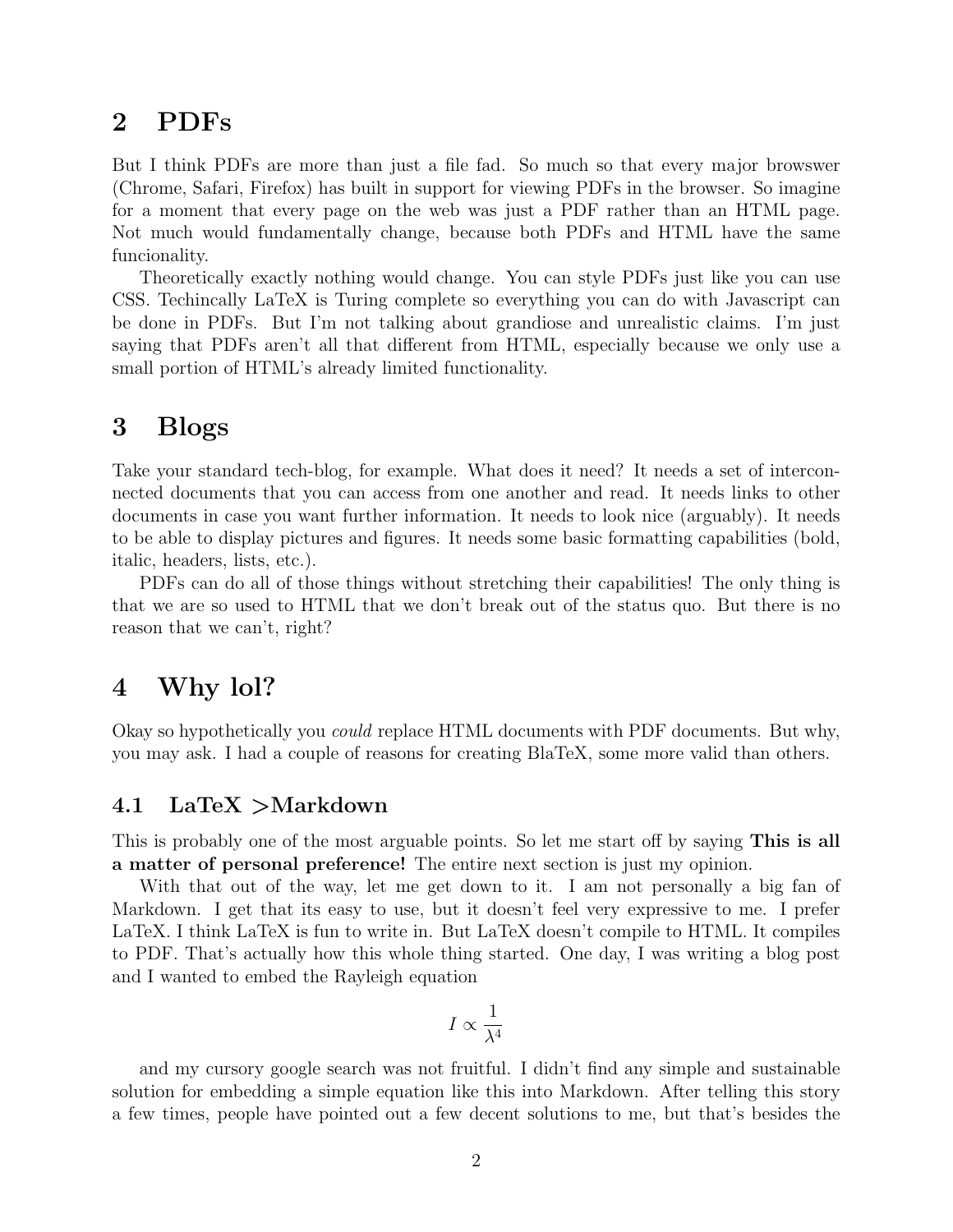point. The point is that LaTeX is the best tool for the job. I just want to write my blog posts in LaTeX! And let's be honest, the kind of crowd that my blog would attract (which is admittedly a rather miniscule crowd to begin with) would sympathize with me. I hope they wouldn't blame me for wanting to use LaTeX.

### 4.2 These are some of my favorite things

PDFs are underrated. LaTeX is solid. And blogging is a party. So like gluing all three together with a bit of Haskell is the dream, right?



## 4.3 It's kind of neat.

Why do I like PDFs so much? I don't know, I just think they're kind of neat.



### 4.4 For Science!

Full disclosure, BlaTeX was my senior research project at Thomas Jefferson High School for Science and Technology. So in reality, I made this for science. It was like an experiment: "Hey, what would happen if instead of HTML pages, you just used PDFs yo!". But aren't those types of things the best projects?